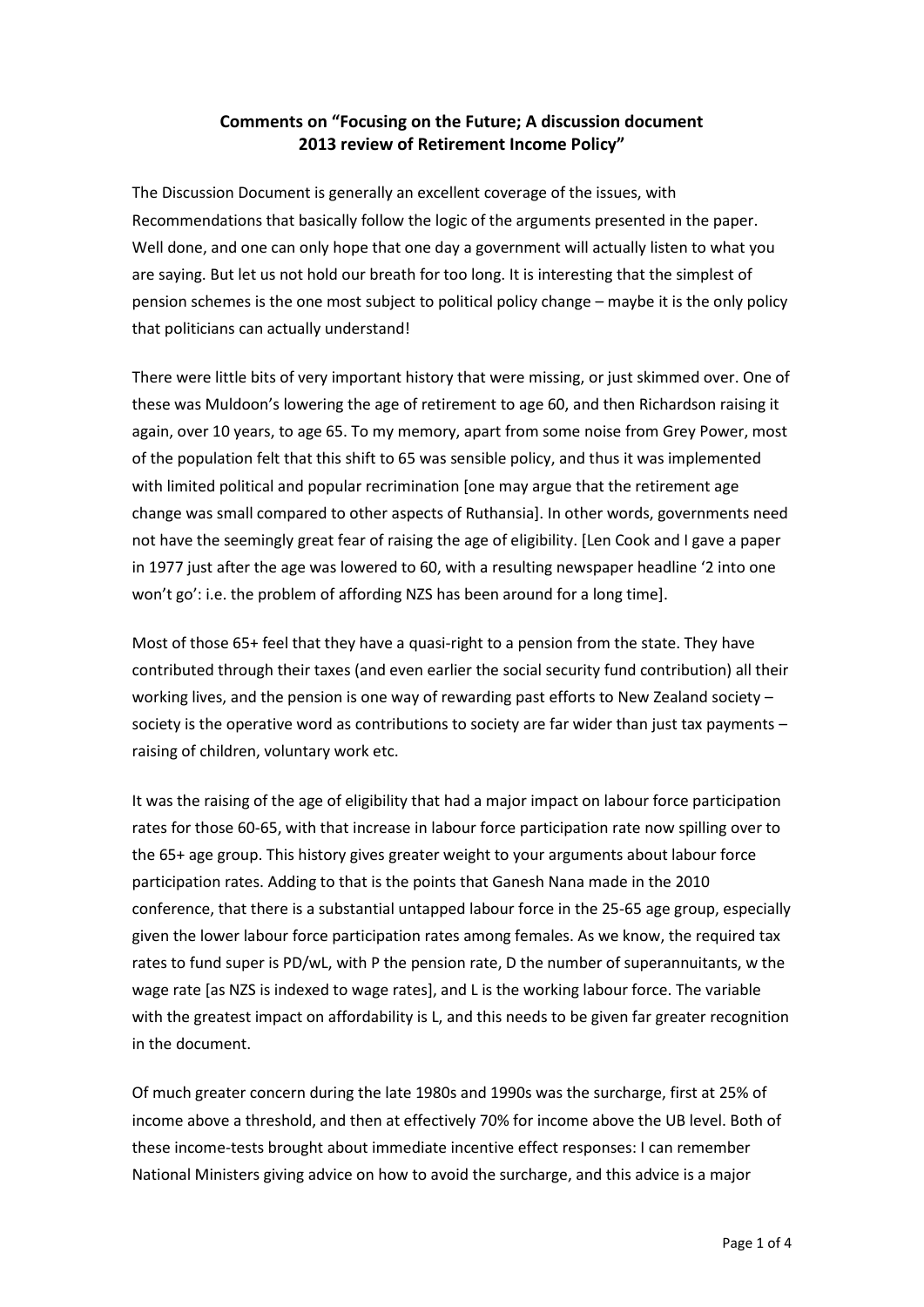reason for the high levels of trusts in New Zealand. There is a small comment on means testing (income+ assets), but the incentive impacts of that surcharge on the probability of avoiding the income tests are not really put forward: income tests appear quite often in the news etc. but are not a solution. Administration costs are also very, very high. Using selectivity as the way of reducing the cost of NZS should not be a viable policy option: the small fiscal savings do not outweigh the impact that the absence of a universal pension scheme would have on the life style of those 65+: many may cut back on their spending, reducing their measured standard of living, due to fear of running down their savings.

There is a reasonably strong recommendation that pensions be effectively indexed against inflation, not average wages. Jenny Shipley tried this in the 1990s, with the result that NZS quickly fell from 65% of average wages to 60%. The work that the New Zealand Poverty Measurement Project did showed that very quickly this policy led to a high degree of income poverty among the 65+ age group, for those with limited other income [the majority of 65+ group]. This data was the basis for Clark to raise the rate back to 65% [and Winston to 66%]. The 65+ age group are powerful lobby group, with considerable voting power, and increasing their relative poverty may lead to considerable backlash.

Decumulation of assets. There is discussion on the lack of annuities market, with discussion on how that lack may be overcome by government guarantees etc., none of which are satisfactory. Given the information, most (many) are capable of decumulating their own asset portfolio – I have given the Commission my own very simple spread sheet, where different scenarios of accumulated wealth (cash), after-tax interest rates, desired income during retirement [in addition to NZS] can be entered, with a resulting length of time that the asset will take to run down. The desired income during retirement can then be adjusted to give a better approximation to life expectancy, and obviously the desired income can be adjusted at any stage in the run down period. For risk aversion, or unexpected expenditures, one should only decumulate some of one's assets, requiring several separate portfolios of wealth. Too often people only use the interest proportion of their wealth, not decumulate the principal as well, which gives a far greater net income in retirement. The amounts of required savings put forward by financial analysts seem to be rather self-serving – with decumulation of assets, the required level of savings to maintain the pre-retirement standard of living is quite a bit lower. Moreover, the calculation of the income living standards seems erroneous: the pre-retirement standard of living should be [market income less tax and LESS savings], not just after-tax income. The required income level in retirement is thus less than the financial analyst models portray. Furthermore, lifestyles change quite dramatically when retired: travel to work costs disappear, many leisure activities can be undertaken inexpensively, especially with the Gold Card, plus home-grown vegetables etc.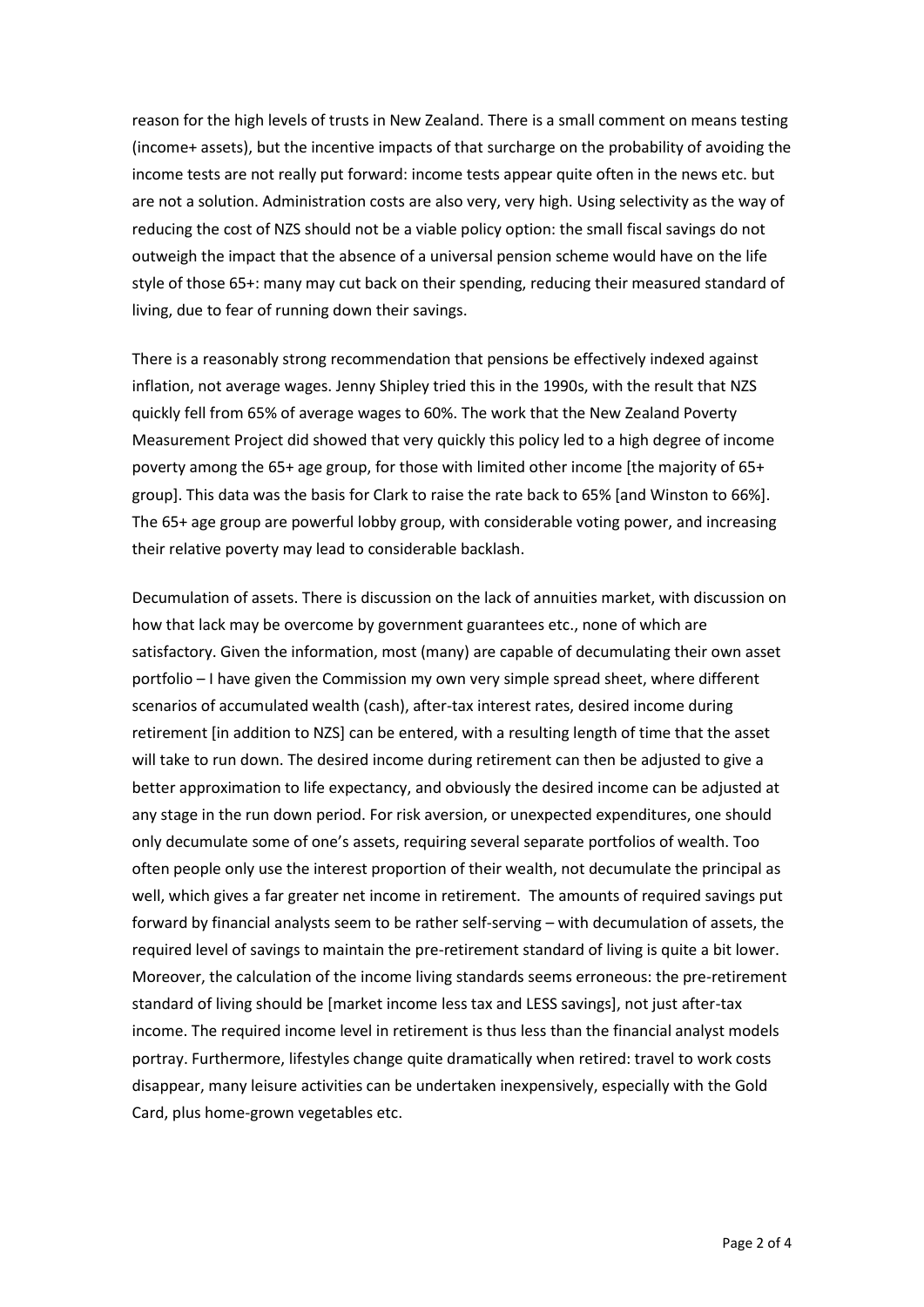With ageing and decumulation, aggregate savings could well decrease, as retirees spending of their asset base exceeds the inputs from the younger generations. This may have quite large macro-economic implications if the exhortations that we need to increase aggregate saving levels to improve economic growth have any validity.

Intergenerational equity: the very small section on that is misleading. Intergenerational equity can either mean the average amount that is contributed by one generation to their receipt of NZS when retired, or the amount that current tax payers are contributing to today's retirees. On the former, today's retirees paid less in tax revenue than is needed to pay for their own pensions, in aggregate. When today's retirees [the baby boomers and a bit earlier] were working, there were a large number of workers, and relatively few 65+. The baby boomers relative tax burden was quite light in respect of their future NZS expenditure. This was a major basis for the Cullen Superfund [another was to stop spending ministers getting too carried away]. Highlighting this intergenerational aspect may reduce Bill English's reluctance to top up the Fund – also important here is the relative rate of return on the Fund compared to the interest on the government debt.

Point 8, page 19, 'sound fiscal position' is not really a superannuation issue per se.

P.21 – reduced by overseas pensions: surely this should just be PUBLIC pensions, rather than occupational etc. pensions. Then there comes the issue of the border between occupational and public pensions: the UK SERPS, or the Australian pension are both mandated by the government, but operate as personal schemes. The effect is the same as a private scheme, and thus should not be used to reduce NZ pension payments. [And those overseas forms are bloody complicated and very intrusive – have a look at the Oz one with listing of spousal assets, and then the last Q is whether you want to apply for a pension!] Many of us who worked in the UK whilst on OE have no idea who we worked for, the amounts contributed and thus potential pension from the UK is minimal, and generally the firm is no longer in existence.

P.41: NZS is affordable by international comparisons. The real issue is whether we collectively want to spend that amount of money – a matter of social choice – and what are the alternatives uses to be made of that money if the cost of NZS is reduced.

P. 53 SAYGO reduce the long-term cost. Nick Barr wrote a paper in the 1970s about Myths my Grandpa taught me, showing that SAYGO and PAYGO are both subject to the same macroeconomic and population dynamics. After all, it is the rate of economic growth that determines the rate of return to accumulated capital. And, as the paper indicates, there is at least a 30 year transition period in moving from PAYGO to SAYGO, with the double taxation of today's earners having a negative impact on their willingness to save a fund today's pensioners. These two approaches should be seen in the Tier 1 and Tier 2 format, not as alternatives.